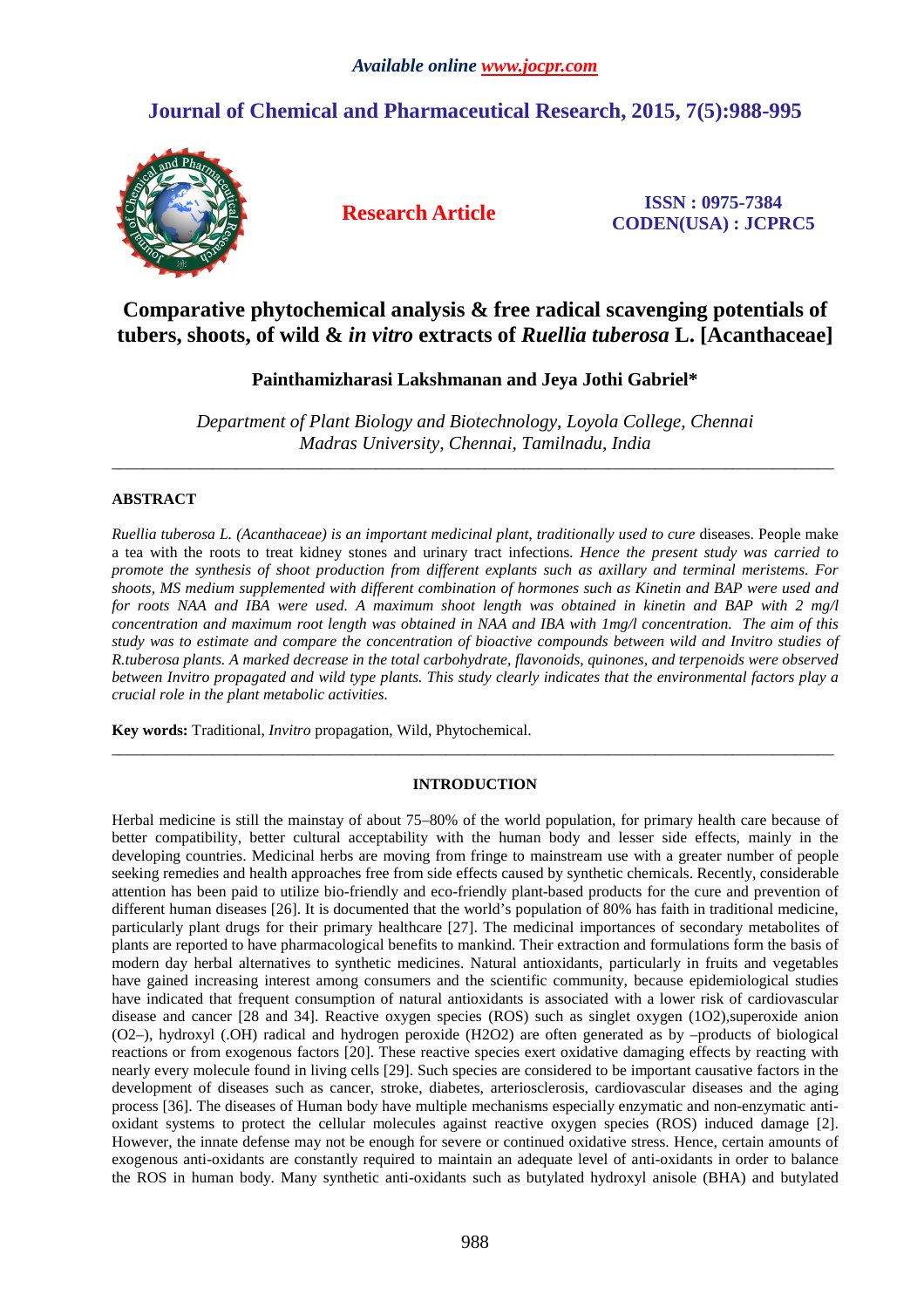hydroxyl toluene (BHT) are very effective and are used for industrial processing but they possess potential health risk like carcinogenicity and toxic properties to human health and should be replaced with natural anti-oxidants [1]. Among the various natural anti-oxidants, phenolic compounds in herbs act as anti-oxidants due to their redox properties, allowing them to act as reducing agents, hydrogen donors, free radical quenchers and metal chelators [17]. Several natural anti-oxidants have already been isolated from plant materials such as oil seeds, cereal crops, vegetables, fruits, leaves, roots, spices, and herbs. *Ruellia tuberosa* L. (Acanthaceae), known as cracker plant is traditionally used as diuretic, anti-pyretic, analgesic, anti-hypertensive, anthelmentic, abortifacient, emetic, in bladder disease, kidney disorder, bronchitis, gonorrhoea and syphilis [7]. Many phytoconstituents have been identified. It has been experimentally proved to possess anti-oxidant, anti-microbial, anti-cancer and gastroprotective activity and antinociceptive and anti-inflammatory activity [10]. Previous bioactivity studies on this plant revealed its antioxidant [8] and antimicrobial [38] properties; phytochemical analysis led to the isolation of a variety of plant secondary metabolites, including long-chain alkane derivatives [24], flavonoids [25 and 37].

*\_\_\_\_\_\_\_\_\_\_\_\_\_\_\_\_\_\_\_\_\_\_\_\_\_\_\_\_\_\_\_\_\_\_\_\_\_\_\_\_\_\_\_\_\_\_\_\_\_\_\_\_\_\_\_\_\_\_\_\_\_\_\_\_\_\_\_\_\_\_\_\_\_\_\_\_\_\_*

The objective of the current study is to focus comparative phytochemical content and free radical scavenging potentials of the tuber, stem of wild and *Invitro* grown parts of R.tuberosa.

#### **EXPERIMENTAL SECTION**

### **2.1. PLANT COLLECTION**

The young axillary and terminal buds and meristams of healthy branches of R.tuberosa were used as explants. They are collected from disease resistant plants .Nodal explants with a single axillary bud is also used as explants. For surface sterilization the collected buds and nodes were washed with running tap water for 5 to 10 minutes and then treated with 5% teepol solution for 5 minutes followed by rinsing with double distilled water. To eliminate the fungal contamination, explants were further treated with 0.1% mercuric chloride for 3 to 5 minutes followed by 4-5 rinses in sterile double distilled water. MS medium [23] containing 3% sucrose solidified with 1% agar (Tissue culture grade, Hi-media). The pH of the medium was adjusted to 5.6 - 5.8 by adding sodium hydroxide and hydrochloric acid [11] and agar was added before autoclaving at 121°C for 15 minutes under 15 lb pressure was used. The cultures were incubated under 16 hours of the photoperiod (2000 lux) provided by cool white fluorescent tubes at 25±2°C.

### **2.3. SHOOT INDUCTION**

MS medium containing different combinations and concentrations of kinetin and BAP (0.5, 1.0, 1.5, 2.0 mg/l) were used for shooting attributes. BAP and kinetin both were checked in combinations with 0.1mg/l of IBA and IAA to induce multiple shooting [3 and 9]. The explants with bud proliferation cultures were transferred to fresh MS media for shoot multiplication. The cultures were maintained by regular subculture on fresh medium with the same composition. After proper shoot induction, the plantlets were carefully removed from the medium and washed with sterile double distilled water properly to avoid any trace of the roots.

### **2.4. INDUCTION OF ROOTING**

The excised shoots with 9 to 10 cm long with 6-8 compound leaves were transferred to half strengthened MS medium containing 3% (w/v) sucrose supplemented with NAA and IBA concentrations (0.5, 1.0, 1.5, and 2.0 mg /l) respectively. After proper root formation the rooted plantlets were transferred to hardening. The well developed rooted plantlets were removed from the culture medium and then washed with sterile double distilled water. Then the plantlets were transferred to the tea cups containing a mixture of autoclaved vermicompost in the ratio 1:1:1 covered with a plastic bag and maintained in the tissue culture lab at  $22\pm2^{\circ}$  for 2 to 3 days, minute holes have been put on the plastic bag. The acclimatized plants were then transferred to the normal room temperature for the next 4 days and finally they were maintained in green house condition to know the survivability rate (fig C). The pots under natural conditions and survivability in nature were recorded. From these *Invitro* hardened plants, the entire plant has been taken for comparative work for further studies.

### **2.4. SAMPLE PREPARATION**

The powdered samples were subjected to sequential extraction using Hexane, Chloroform and ethanol solvents. The extracts were filtered using Whatman filter paper No. 1 and concentrated with rotary evaporator.

### **2.5. PHYTOCHEMICAL ANALYSIS**

The phytochemical tests were done to detect the presence of carbohydrates, tannins, saponins, flavonoids, alkaloids, quinines, glycosides, cardiac glycosides, terpenoids, triterpenoids, phenols, coumarins, proteins, steroids, phytosteroids, phlobatannins and anthraquinones. The tests were based on the visual observation of a change in colour or formation of precipitate after the addition of specific reagents by following the standard phytochemical methods, [35 and 14].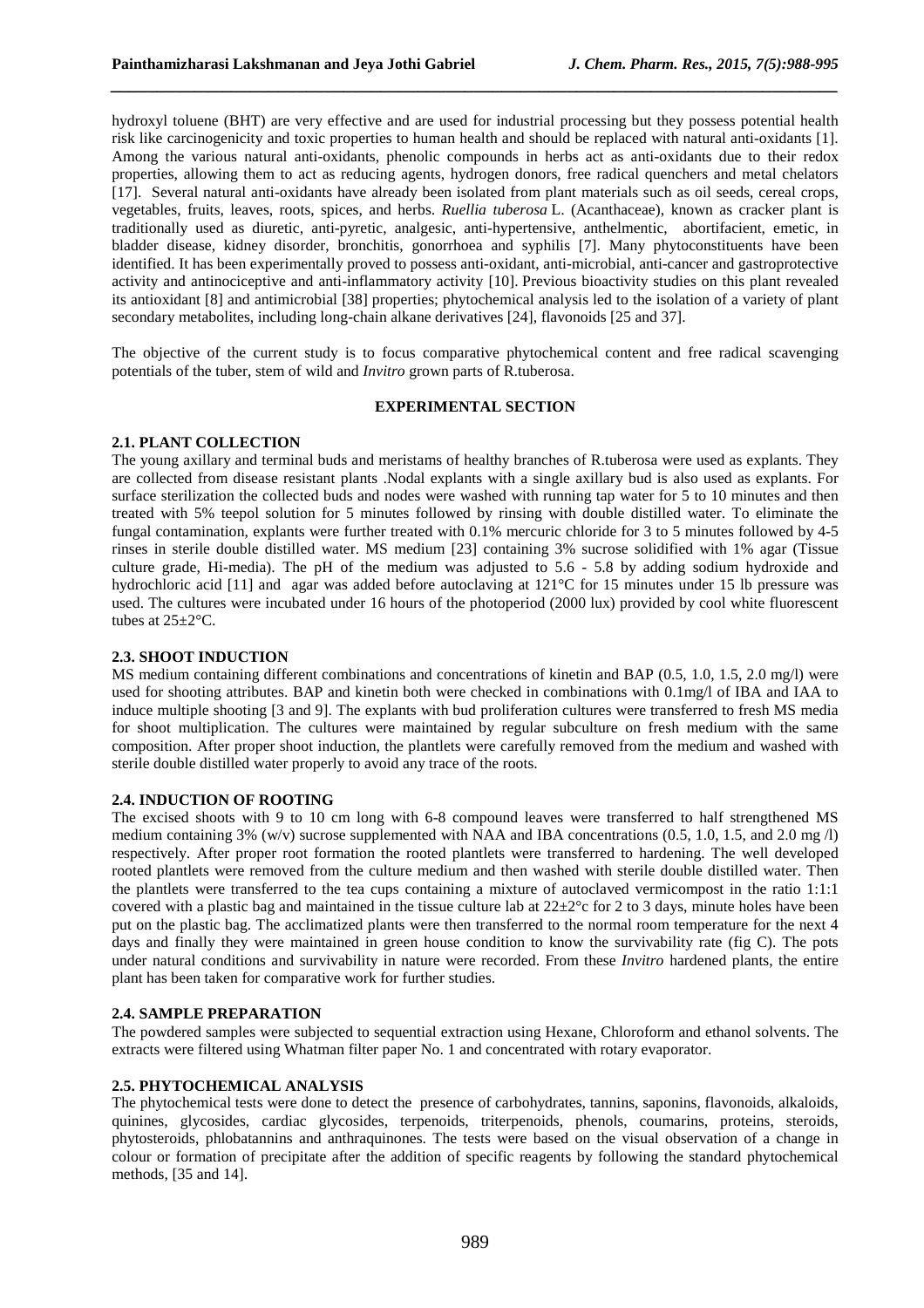#### **2.6. DPPH ASSAY**

The ability of the extracts to annihilate the DPPH radical (1, 1-diphenil-2-picrylhydrazyl) was investigated by the method described by Blois [6]. Stock solution of leaf extracts was prepared to the concentration of 1mg/ml. 100µg of each extracts were added, at an equal volume, to methanolic solution of DPPH (0.1mM). The reaction mixture was incubated for 30min at room temperature; the absorbance was recorded at 517 nm. The experiment was repeated for three times. Ascorbic Acid was used as standard on controls. The annihilation activity of free radicals was calculated in % inhibition according to the following formula: % of Inhibition = (A of control – A of Test)/A of  $control * 100.$ 

*\_\_\_\_\_\_\_\_\_\_\_\_\_\_\_\_\_\_\_\_\_\_\_\_\_\_\_\_\_\_\_\_\_\_\_\_\_\_\_\_\_\_\_\_\_\_\_\_\_\_\_\_\_\_\_\_\_\_\_\_\_\_\_\_\_\_\_\_\_\_\_\_\_\_\_\_\_\_*

## **RESULTS AND DISCUSSION**

#### **3.1.** *INVITRO* **PROPAGATION**

The data on effective *Invitro* regeneration of nodal explants in terms of shoot regeneration, multiple shoot formation and rooting of R. tuberosa in standardized MS medium given in Table.1 and the response for these attributes was shown in figures A and B. The shoots by formation was effective (90%) in the medium containing kinetin and BAP at 2.0 and 2.0 mg/l respectively. Multiple shooting by sub culturing of the secondary explants, the shoots was highly appreciable in the MS medium containing Kn and BAP 2.0 mg /l respectively (fig A). The further sub culturing for rooting was better in (100%) in the medium containing NAA and IBA at 1.0 mg/l respectively i.e., shown in (fig B) and table 1. The survival of plants was well established i.e. 90% in the hardening medium containing red soil, coco peat, vermicompost in the ratio 1:1:1 in (fig C). The plantlets were developed within 45 days from nodal explants and they were maintained further in the green house for 45 days.

After hardening, the growth rate of the plantlets was slow initially and increased gradually. New leaves emerged from the hardened plantlets after three weeks. Most of the plantlets survived after hardening. Nearly 90% of the regenerated plantlets survived under green house conditions and it is shown in (fig D). Loss of regenerants was already observed in *Eucalyptus tereticornis* [12], *Solanum nigrum* [4], *Rauvolfia serpentina* [16].

#### **3.2. Phytochemical analysis**

The results of the preliminary phytochemical investigation on chloroform extract of selected parts of R.tuberosa revealed the presence of various phytoconstituents. The tubers of R.tuberosa showed the presence of cardiac glycosides, carbohydrates, terpenoids, flavonoids, quinones, and steroids. Phenols were the dominant group present in all the extracts of shoot (wild type). The tissue cultured samples showed the presence of tannins, flavonoids, alkaloids, phenols and coumarins.

This presence of a variety of secondary metabolites hinted the potential application of these extracts for pharmacological purposes. This is in validation of the fact that this plant has been used across the globe as a medicinal herb for varied reasons.

### **3.3. DPPH assay**

DPPH (1, 1-diphenyl-2-picrylhydrazyl) is a stable free radical and accepts an electron or hydrogen radical to become a stable diamagnetic molecule yellow-colored diphenylpicrylhydrazyl acid was used as standards. The DPPH radical of reduction capability is determined by the decrease in absorbance at 516 nm induced by anti-oxidants. It has been found that ascorbic acid, cysteine, glutathione, tocopherol, flavonoids, tannins, and aromatic amines (pphenylenediamine,p-aminophenol, etc.), reduce and decolorize DPPH by their hydrogen donating ability. This DPPH activity was expressed as decrease in absorbance of the samples data different concentration levels.

The free radical scavenging potentials of the R .tuberosa extracts were analysed by DPPH assay. The results revealed that the hexane extracts of the stem concentration of 600ug showed the highest inhibition at 84.44%. The extracts of ethanol of the *Invitro* samples also showed significant inhibition at 1000ug (72.02%).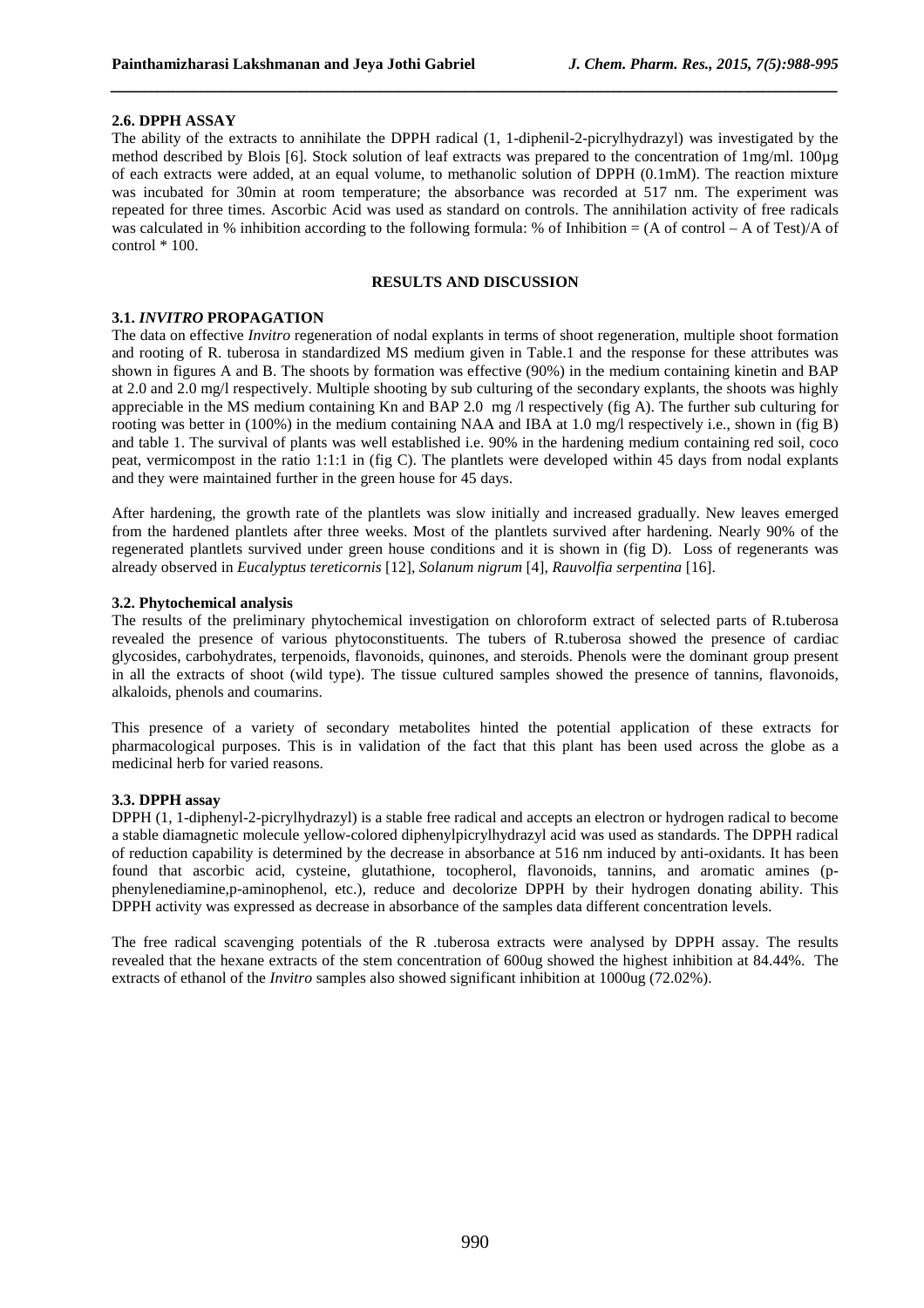

*\_\_\_\_\_\_\_\_\_\_\_\_\_\_\_\_\_\_\_\_\_\_\_\_\_\_\_\_\_\_\_\_\_\_\_\_\_\_\_\_\_\_\_\_\_\_\_\_\_\_\_\_\_\_\_\_\_\_\_\_\_\_\_\_\_\_\_\_\_\_\_\_\_\_\_\_\_\_*

**FIGURE : 1. Stages of regeneration of** *Ruellia tuberosa* **L. (A) Multiple shoot formation, (B) Root regeneration (C) Hardening and (D) Plants acclimatized in Green house condition.** 

**Table 1: Different growth regulators for shooting and rooting response of** *R.Tuberosa* **L.** 

| Growth regulators mg/l | Conc mg/l         | % of explant showing response | No of shoots (cm) |
|------------------------|-------------------|-------------------------------|-------------------|
| <b>BAP</b>             | 2.0               | 70.0                          | $8.0 \pm 0.5$     |
| Kinetin                | 2.0               | 95.0                          | $7.0+1.41$        |
|                        | Conc mg $\Lambda$ | % of rooting response         | No of roots       |
| <b>NAA</b>             | 1.0               | 95.0                          | $2.5 \pm 0.31$    |
| <b>IBA</b>             |                   | 95.0                          | $1.6 \pm 0.19$    |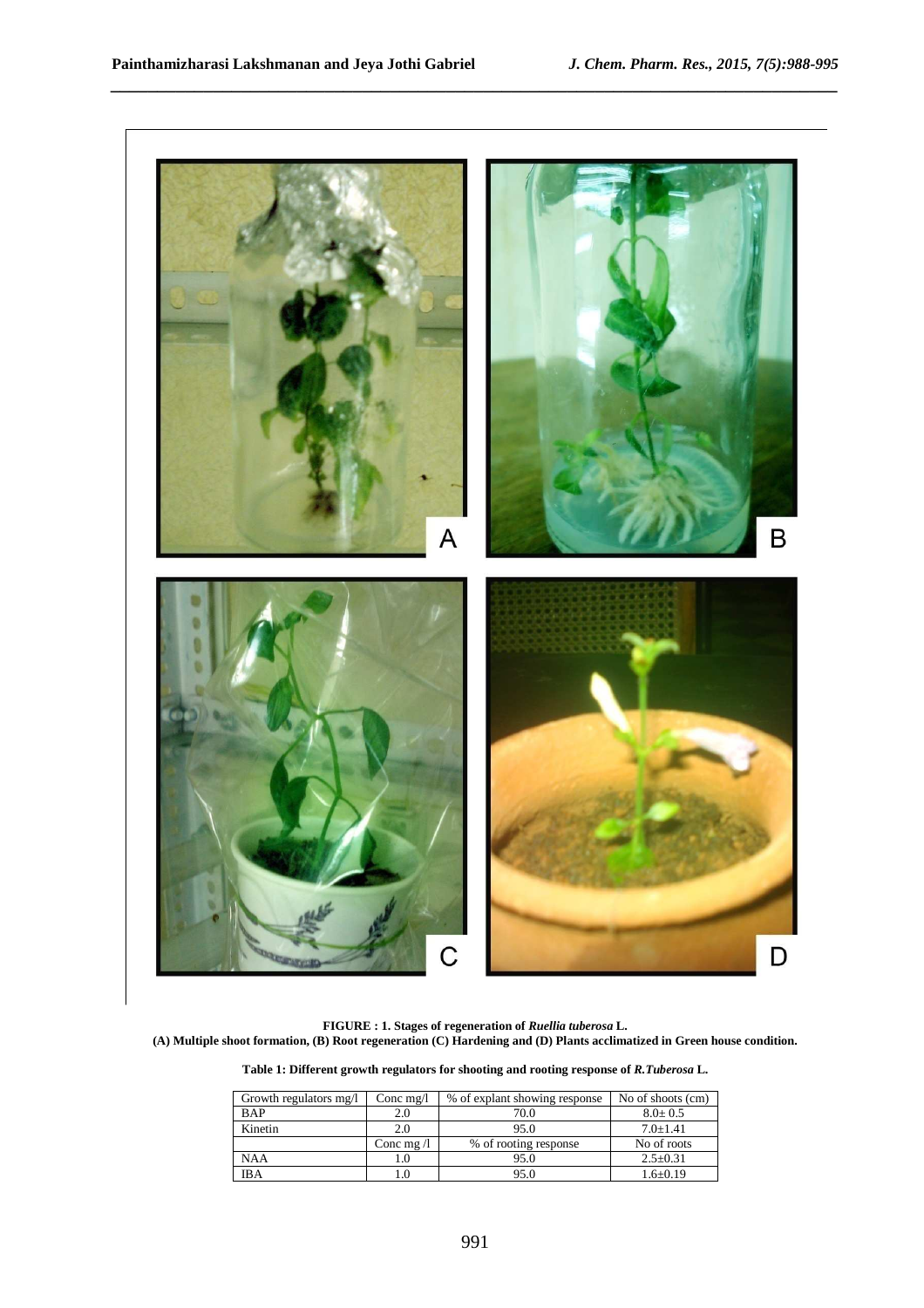|                | <b>Phytochemical Tests</b>      | Results        |               |                   |  |
|----------------|---------------------------------|----------------|---------------|-------------------|--|
|                |                                 | <b>ETHANOL</b> | <b>HEXANE</b> | <b>CHLOROFORM</b> |  |
|                | Carbohydrates test              | Weakly+        | Weakly+       | Weakly $+$        |  |
| $\overline{2}$ | Tannins test                    |                |               |                   |  |
| 3              | Saponins test                   |                |               |                   |  |
| 4              | Flavonoids test                 | $W_{+}$        | $W_{+}$       | $W_{+}$           |  |
| 5              | Alkaloid test                   | ۰              | ۰             | ۰                 |  |
| 6              | <b>Ouinones</b> test            | $W+$           | $W_{+}$       | $W+$              |  |
| 7              | Glycosides test                 |                |               |                   |  |
| 8              | Cardiac glycosides test         | $+$            | $+$           | $+$               |  |
| 9              | Terpenoids test                 |                |               | $W_{+}$           |  |
| 10             | Phenols test                    |                |               | $+$               |  |
| 11             | Coumarins test                  |                |               |                   |  |
| 12             | Steroids and Phytosteroids test |                |               | $Steroids +$      |  |
| 13             | Phlobatannins test              |                |               |                   |  |
| 14             | Anthraquinones test             |                |               |                   |  |

#### **Table. 2: Tuber extracts of** *Ruellia tuberosa*

*\_\_\_\_\_\_\_\_\_\_\_\_\_\_\_\_\_\_\_\_\_\_\_\_\_\_\_\_\_\_\_\_\_\_\_\_\_\_\_\_\_\_\_\_\_\_\_\_\_\_\_\_\_\_\_\_\_\_\_\_\_\_\_\_\_\_\_\_\_\_\_\_\_\_\_\_\_\_*

## **Table.3: Shoot extracts of** *Ruellia tuberosa*

| S. No          | <b>Phytochemical Tests</b>      | Results        |               |                   |  |
|----------------|---------------------------------|----------------|---------------|-------------------|--|
|                |                                 | <b>ETHANOL</b> | <b>HEXANE</b> | <b>CHOLROFORM</b> |  |
|                | Carbohydrates test              | $W+$           | $W+$          | $W_{+}$           |  |
| $\overline{c}$ | Tannins test                    | $W_{+}$        | $W+$          | $W+$              |  |
| $\mathcal{F}$  | Saponins test                   |                | $W_{+}$       |                   |  |
| 4              | <b>Flavonoids</b> test          |                |               |                   |  |
| 5              | Alkaloid test                   |                |               |                   |  |
| 6              | <b>Ouinones</b> test            |                |               |                   |  |
|                | Glycosides test                 |                |               |                   |  |
| 8              | Cardiac glycosides test         | $+$            | $+$           | $^{+}$            |  |
| 9              | Terpenoids test                 |                |               |                   |  |
| 10             | Phenols test                    | $^{+}$         | $+$           | $+$               |  |
| 11             | Coumarins test                  |                |               |                   |  |
| 12             | Steroids and Phytosteroids test |                |               |                   |  |
| 13             | Phlobatannins test              |                |               |                   |  |
| 14             | Anthraquinones test             |                |               |                   |  |

#### **Table. 4: In-Vitro extracts of** *Ruellia tuberosa*

| S.No           |                                 | Results       |                   |                |  |
|----------------|---------------------------------|---------------|-------------------|----------------|--|
|                | <b>Phytochemical Tests</b>      | <b>HEXANE</b> | <b>CHLOROFORM</b> | <b>ETHANOL</b> |  |
|                | Carbohydrates test              | $W+$          |                   | $^{+}$         |  |
| $\mathfrak{D}$ | Tannins test                    |               | $W+$              | $+$            |  |
| 3              | Saponins test                   |               |                   |                |  |
| 4              | Flavonoids test                 |               | $^{+}$            |                |  |
| 5              | Alkaloid test                   |               | $^{+}$            |                |  |
| 6              | <b>Ouinones</b> test            | $W+$          |                   | $W_{+}$        |  |
| 7              | Glycosides test                 |               |                   |                |  |
| 8              | Cardiac glycosides test         |               |                   | $+$            |  |
| 9              | Terpenoids test                 |               |                   |                |  |
| 10             | Phenols test                    | $^{+}$        | $^{+}$            | $^{+}$         |  |
| 11             | Coumarins test                  |               | $^{+}$            |                |  |
| 12             | Steroids and Phytosteroids test |               |                   |                |  |
| 13             | Phlobatannins test              |               |                   |                |  |
| 14             | Anthraquinones test             |               |                   |                |  |
| $+$ Present    |                                 |               |                   |                |  |

*- Absent*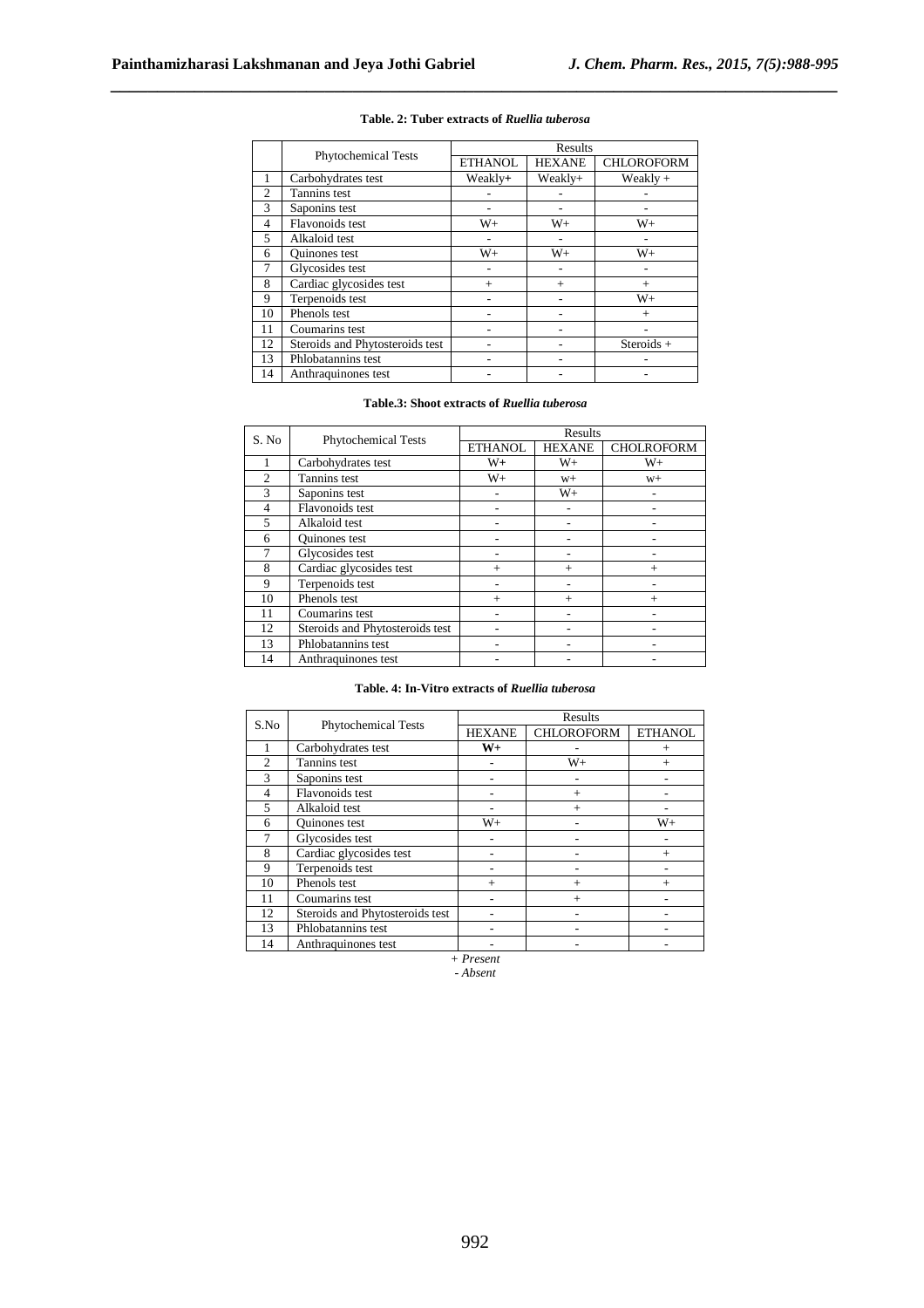

#### **Fig: 2** *Invitro* **DPPH Scavenging Activity of different extracts of** *Ruellia tuberosa*

*\_\_\_\_\_\_\_\_\_\_\_\_\_\_\_\_\_\_\_\_\_\_\_\_\_\_\_\_\_\_\_\_\_\_\_\_\_\_\_\_\_\_\_\_\_\_\_\_\_\_\_\_\_\_\_\_\_\_\_\_\_\_\_\_\_\_\_\_\_\_\_\_\_\_\_\_\_\_*

**Table: 5** *Invitro* **DPPH Scavenging Activity of different extracts of** *Ruellia tuberosa*

| DPPH Scavenging assay   |         |             |             |               |
|-------------------------|---------|-------------|-------------|---------------|
| Concentration $(\mu g)$ | Hexane  | Chloroform  | Ethanol     | Ascorbic acid |
| 200                     | 45.4154 | 9.878419453 | 57.52279635 | 9.067882472   |
| 600                     | 54.0274 | 43.13576494 | 65.12158055 | 44.78216819   |
| 1000                    | 64.2351 | 55.39513678 | 72.01114488 | 74.16413374   |





**Table:6 Shoot DPPH Scavenging Activity of Different Extracts of** *Ruellia tuberosa*

| DPPH Scavenging assay                                                       |         |             |             |             |  |
|-----------------------------------------------------------------------------|---------|-------------|-------------|-------------|--|
| Ascorbic acid<br>Ethanol<br>Concentration $(\mu g)$<br>Chloroform<br>Hexane |         |             |             |             |  |
| 200                                                                         | 51.6464 | 22.94832827 | 18.43971631 | 9.067882472 |  |
| 600                                                                         | 81.7376 | 40.60283688 | 30.06585613 | 44.78216819 |  |
| 1000                                                                        | 84.4478 | 54.81256332 | 38.39918946 | 74.16413374 |  |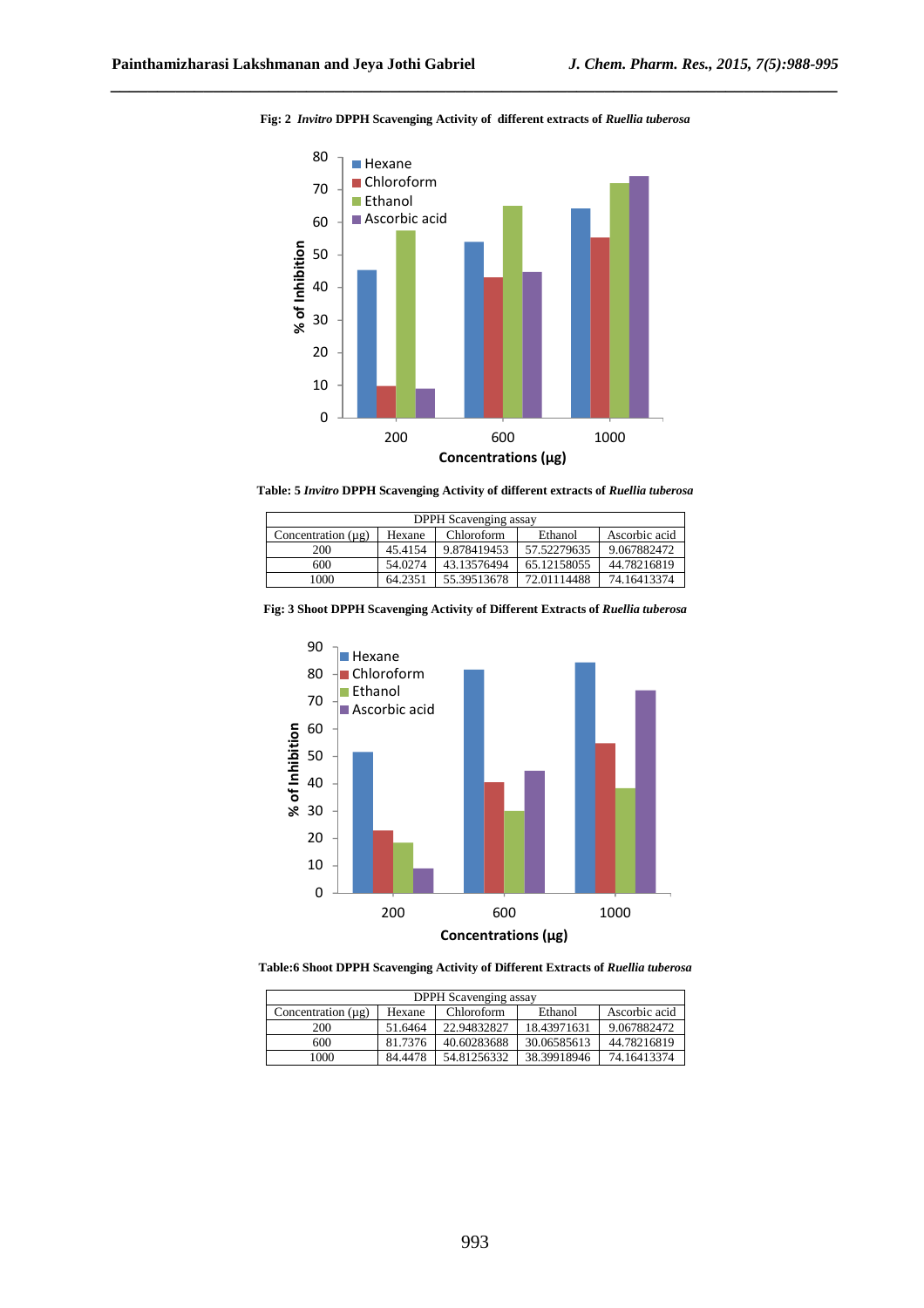

#### **Fig: 4 Tubers DPPH Scavenging Activity of Different Extracts of** *Ruellia tuberosa*

*\_\_\_\_\_\_\_\_\_\_\_\_\_\_\_\_\_\_\_\_\_\_\_\_\_\_\_\_\_\_\_\_\_\_\_\_\_\_\_\_\_\_\_\_\_\_\_\_\_\_\_\_\_\_\_\_\_\_\_\_\_\_\_\_\_\_\_\_\_\_\_\_\_\_\_\_\_\_*

**Table: 7 Tubers DPPH Scavenging Activity of Different Extracts of** *Ruellia tuberosa*

| DPPH Scavenging assay                                                       |         |             |             |             |
|-----------------------------------------------------------------------------|---------|-------------|-------------|-------------|
| Ascorbic acid<br>Concentration $(\mu g)$<br>Ethanol<br>Chloroform<br>Hexane |         |             |             |             |
| 200                                                                         | 0.73455 | 3.571428571 | 8.459979737 | 9.067882472 |
| 600                                                                         | 27.5076 | 27.96352584 | 8.865248227 | 44.78216819 |
| 1000                                                                        | 43.769  | 44.88348531 | 13.52583587 | 74.16413374 |

#### **CONCLUSION**

Plants contain a wide variety of free radical scavenging molecules, such as flavonoids, anthocyanins, carotenoids, dietary glutathionine, vitamins and endogenous metabolites and such natural products are rich in antioxidant activities [21]. These plant-derived antioxidants have been shown to function as singlet and triplet oxygen quenchers, peroxide decomposers, enzyme inhibitors and synergists. Electron acceptors, such as molecular oxygen, react easily with free radicals to become radicals themselves, also referred to as reactive oxygen species (ROS). The ROS include superoxide anions, hydrogen peroxide (H2O2) and hydroxyl radicals (+OH) [13]. There are increasing suggestions by considerable evidence that the free radicals induce oxidative damage to bio molecules (lipids, proteins and nucleic acids), the damage which eventually causes atherosclerosis, ageing, cancer, diabetes mellitus, inflammation, AIDS and several degenerative diseases in humans [15].

The present study is an attempt to understanding the differences in the phytochemical content and antioxidant potentials of various parts of the wild plant and their *Invitro* tissue cultured counterparts.

#### **Acknowledgement**

We express our deep sense of gratitude to Dr. G. Joseph Antony Samy S. J., Principal and Professor Antoine Label, Head of the Department of Plant Biology and Biotechnology, Loyola College, Chennai, for their constant support and encouragement.

#### **REFERENCES**

[1] MA Anagnostopoulou; P Kefalas; VP Papageorgiou; AN Assimepoulou; D Boskou. *Food Chem*., **2006**, 94, 19– 25.

[2] D Anderson. *Mutat. Res*., **1999**, 350, 103–108.

[3]SP Anand and R Jeyachandran. *PlantTissue Cult*., **2004**, 14, 101 -106.

[4] M Ara, A Jahan and S Hadiuzzaman. In vitro plant regeneration from leaf explant of Solanum sisymbrifolium Lamk in Bangladesh. Intl. Plant Tissue Cult Conf., Dhaka, **1999**, 21 Dec. p 47.

[5] GA Ayoola; HAB Coker; SA Adesegun; AA Adepoju-Bello; K Obaweya; EC Ezennia; Atangbayila. Tropical *Journal ofPharmaceutical Research*, September, **2008**, 7 (3), 1019-1024.

[6] MS Blois. *Nature*. **1958**, 29:1199-1200.

[7] FA Chen; Wu AB; P Shieh; DH Kuo; CY Hsieh. *Food Chem*., **2006**, 94: 14–18.

[8] GP Chen; GW Yang; Kattawar and MI Mishchenko. *J. Quant. Spectrosc. Radiat. Transfer*, **2006**,100**.**